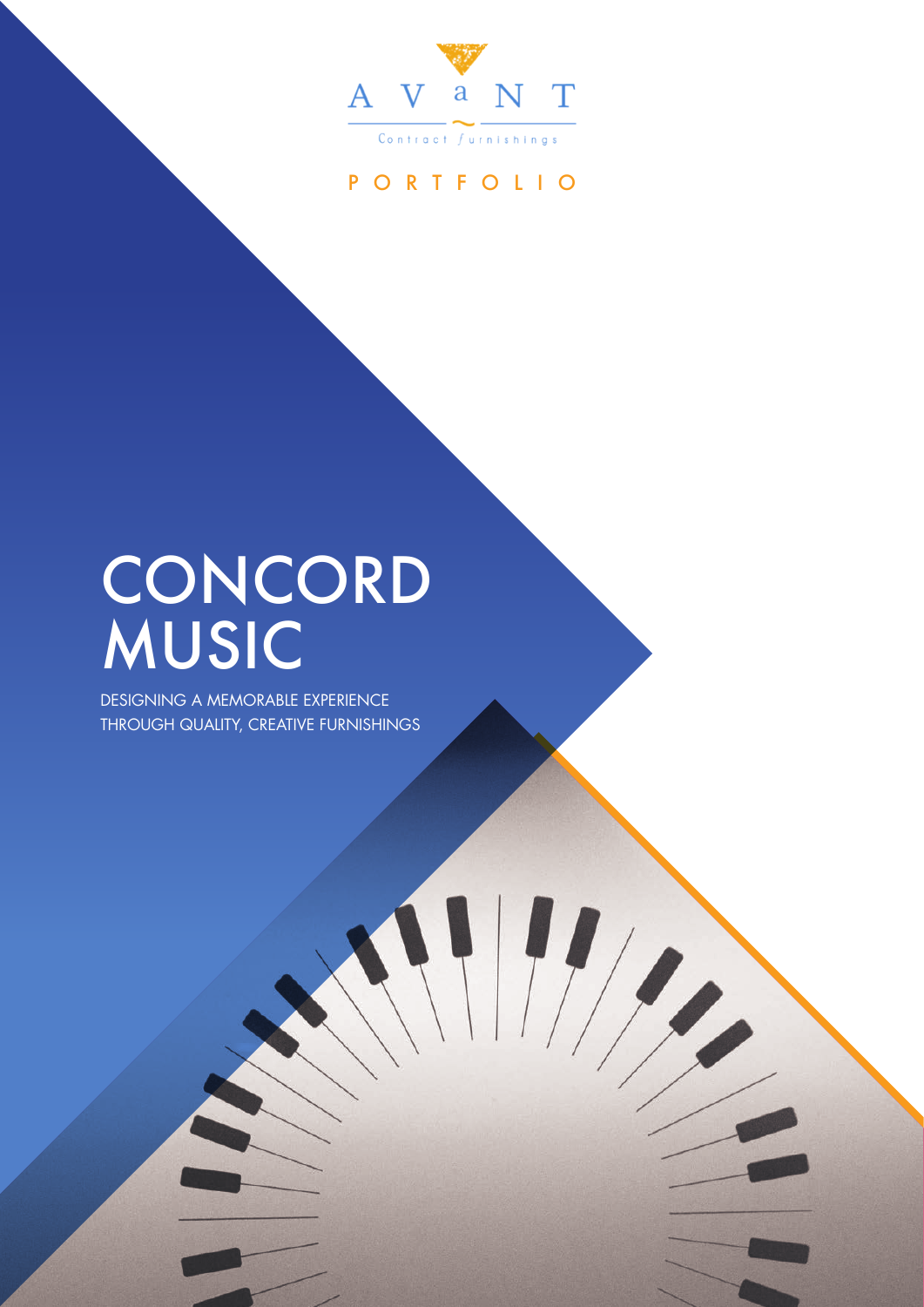- CREATIVE PLANNING
- **INSTALLATION**
- DESIGN

Concord Music acquired Imagem, the "world's largest independent music publishers" in 2017. Following further acquisitions, there was a need to expand and provide additional space for the businesses in the London offices.

- Reception Seating
- Break out pod
- 
- 

Avant Contracts had already been involved in the original office move from Regent Street to Aldwych House following previous expansions of the group. With the new owners of the business looking to integrate all brands and provide visiting clients with a stylish, eye-catching environment, Avant Contracts were engaged to design and implement a relevant yet modern furnishing solution. • Meeting room • Collaborative workspace With commissioned artwork in the reception, Concord Music have an impressive front of house image reflective of their leadership position within the music industry.

Working alongside Project Manager Terry Darby, Avant creatively planned space and installed a coordinated furniture package including:

# MAKING THE DIFFERENCE

*Avant's installation was both efficient and well planned* completing all works within the scheduled timescale "



**Terry Darby** Project Manager